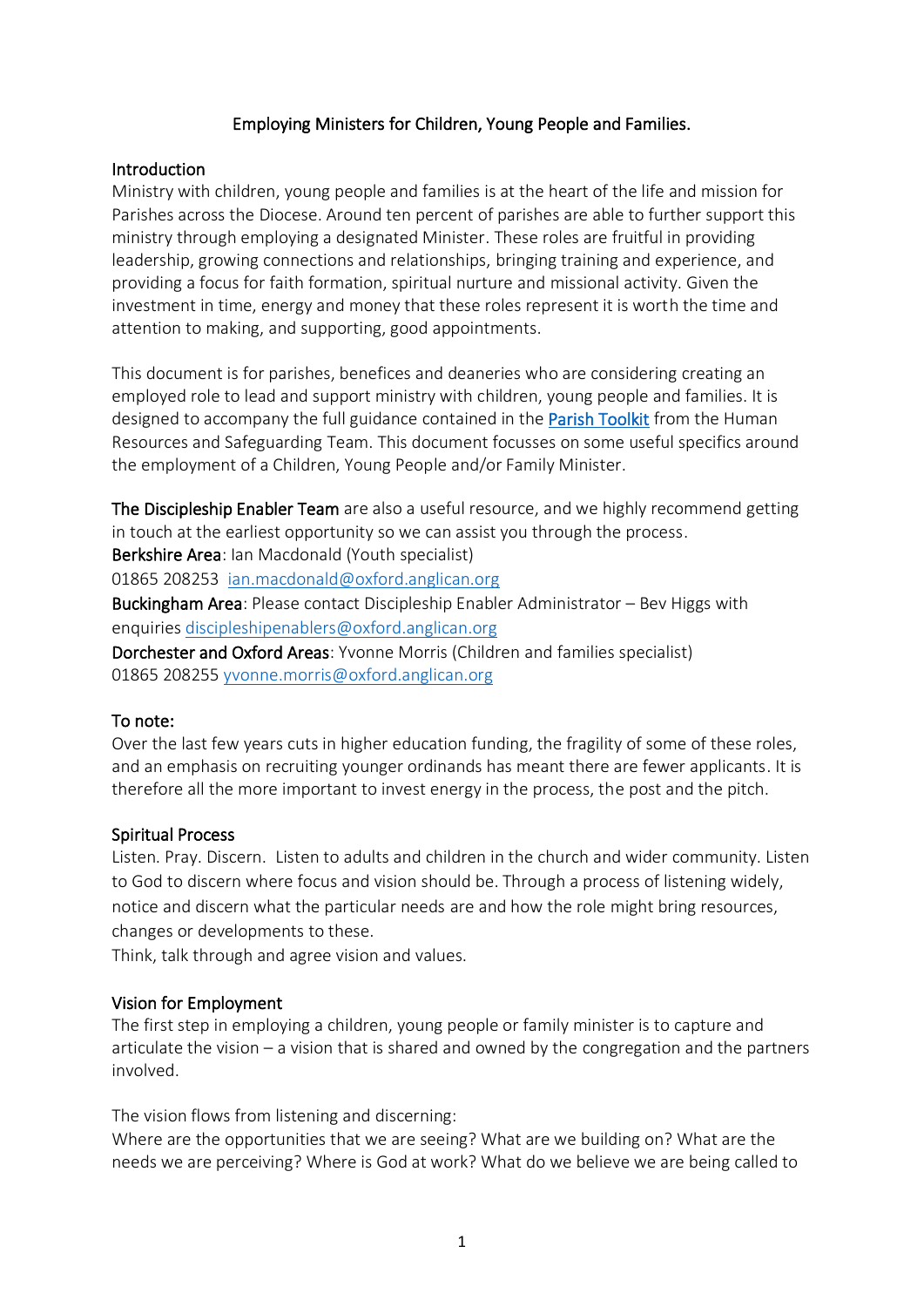that a worker could help us with? What are children, young people and families telling us and how can we respond?

Without a clear vision the recruitment process is confused and there can be many different ideas and expectations of what the worker should be doing (regardless of how possible this is) and a growing critical frustration if they are not. This can ultimately lead to the failure of the project.

Furthermore, the vision clarifies the skills and experience needed in the minister.

# Values

At the outset it is good to step back and ask what does it mean to be a Christian employer? How is the process, the package and the planning good for the minister, the church, good for the ministry we are enabling, and good for the children/young people/families and community?

Is the recruitment process well organised and fair as we seek to fill this key ministry role and support someone in this new position?

# Three potential pitfalls

- 1. Unrealistic expectations: The listening, vision and values help to put together a role that gives guidance but is not a straitjacket and frames the role realistically rather than being an undo-able wish list.
- 2. When theology doesn't match: Paying attention to the Churchmanship and spirituality of the employing church is critical. Will the appointed minister fit and be comfortable within the ministry team and church environment?
- 3. Finance: Is the funding in place to be able to appoint to the role? Has thought been given to sustaining the role? A note too that there are costs beyond salary to be borne in mind such as pension, expenses, professional development and equipment.

# Three things that will help the role

- 1. Ministerial Code of Conduct Guidelines on the expectations of appropriate and professional conduct in such a role can be a useful benchmark. Although ministers in these roles are not usually clergy[, the clergy code of conduct](https://www.churchofengland.org/about/policy-and-thinking/guidelines-professional-conduct-clergy/guidelines-professional-conduct) is a useful starting point.
- 2. Parish commitment to the spiritual formation AND continuing development of the minister.
- 3. Enabling time and space to join Diocesan Support & Networks

## Logistics

Pay scales: Is a fair rate of pay being offered? Many roles advertise a salary scale depending on experience but has thought been given to the training and/or experience that trigger a move up the scale?

## Recruitment

Investing time and energy in this will pay off.

Does the advert communicate honestly the church and vision for the role? In our experience it can be useful in the advert to encourage people to contact one key person for an informal chat.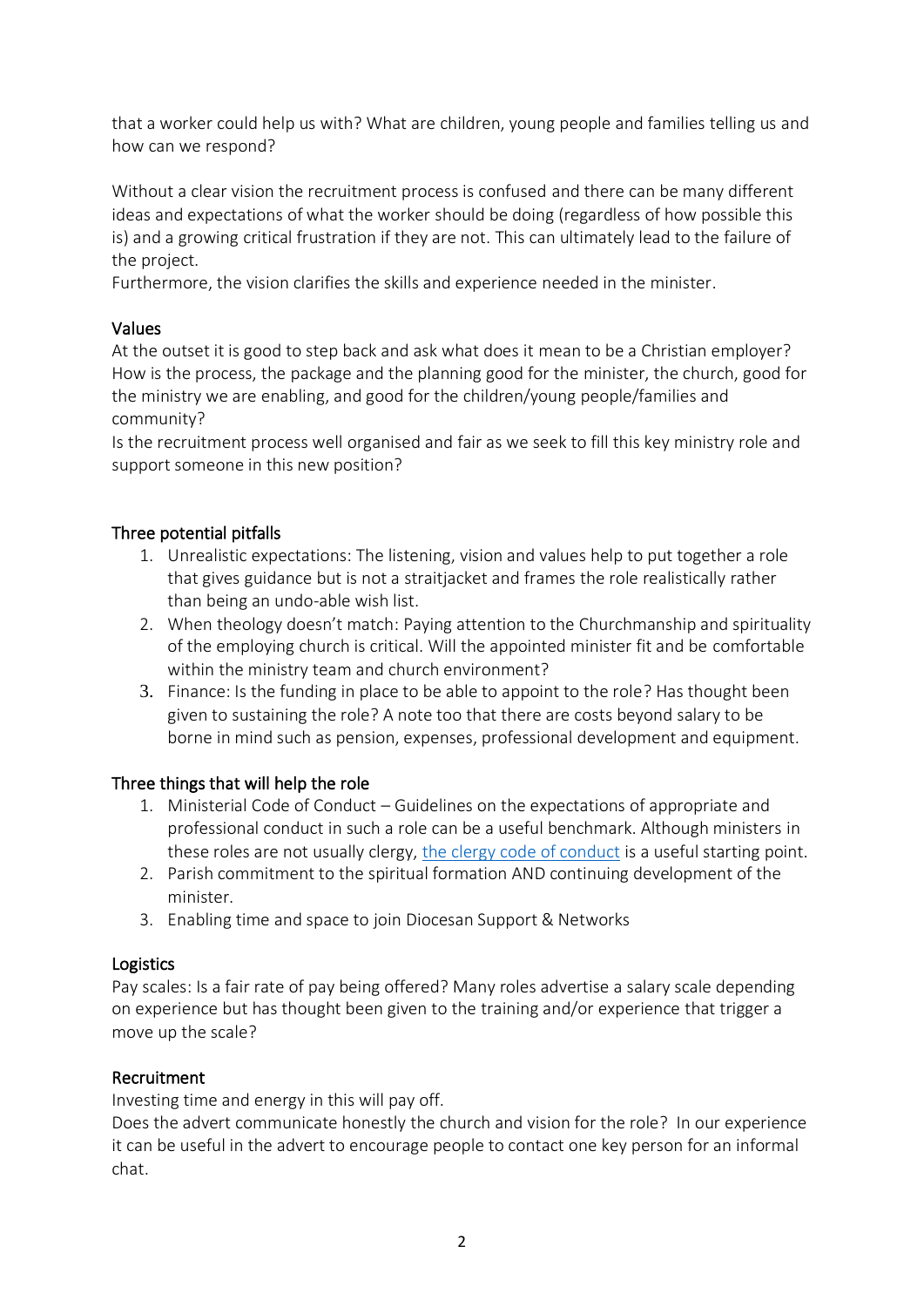Is the recruitment and interview process good and robust? Will the candidates have a good experience of the church through this process?

How will children, young people, families and/or the local school actively participate in the interview process? Their experience, perceptions and insight in this process are of huge importance.

# Deployment

Good line management is key in the success of these roles, as is a good annual review process. This thinking ahead to how the role will be managed and supported is key. How are the congregation/community involved and informed? Ongoing support, development and nurture.

This book is an excellent resource, and provides a fuller guide [www.chpublishing.co.uk/books/9780715140581/employing-youth-and-childrens-workers](http://www.chpublishing.co.uk/books/9780715140581/employing-youth-and-childrens-workers)